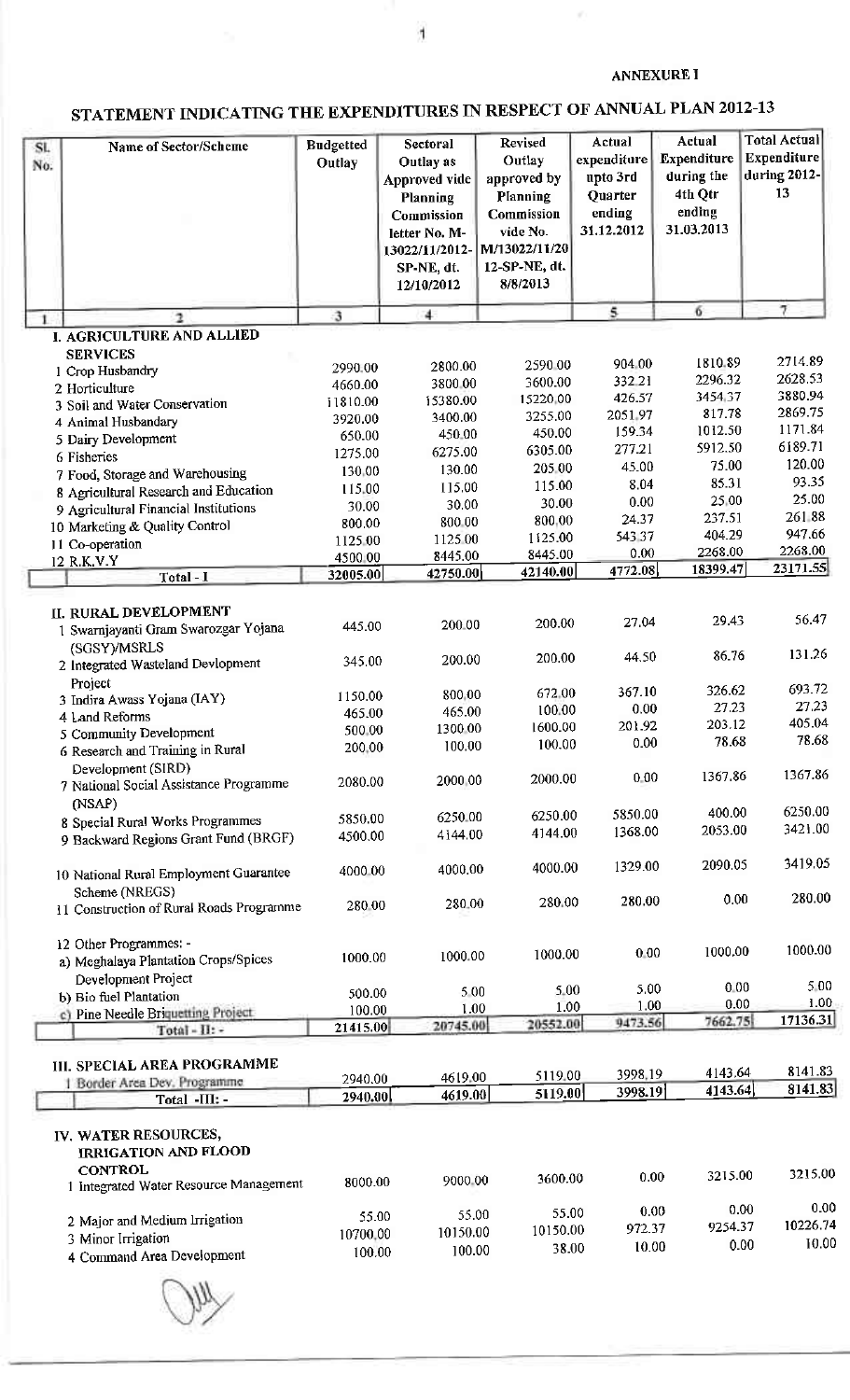$\overline{\mathbf{2}}$ 

| SI.<br>No.   | Name of Sector/Scheme                                                                                                                                                                                                                  | <b>Budgetted</b><br>Outlay                                 | Sectoral<br>Outlay as<br>Approved vide<br>Planning<br>Commission<br>letter No. M-<br>13022/11/2012-<br>SP-NE, dt.<br>12/10/2012 | <b>Revised</b><br>Outlay<br>approved by<br>Planning<br>Commission<br>vide No.<br>M/13022/11/20<br>12-SP-NE, dt.<br>8/8/2013 | Actual<br>expenditure<br>upto 3rd<br>Quarter<br>ending<br>31.12.2012 | Actual<br>Expenditure<br>during the<br>4th Qtr<br>ending<br>31.03.2013 | <b>Total Actual</b><br>Expenditure<br>during 2012-<br>13           |
|--------------|----------------------------------------------------------------------------------------------------------------------------------------------------------------------------------------------------------------------------------------|------------------------------------------------------------|---------------------------------------------------------------------------------------------------------------------------------|-----------------------------------------------------------------------------------------------------------------------------|----------------------------------------------------------------------|------------------------------------------------------------------------|--------------------------------------------------------------------|
| $\mathbf{I}$ | $\overline{\mathbf{2}}$                                                                                                                                                                                                                | 3                                                          | 4                                                                                                                               |                                                                                                                             | 5.                                                                   | 6                                                                      | $\overline{7}$                                                     |
|              | 5 Flood Control                                                                                                                                                                                                                        | 310.00                                                     | 310.00                                                                                                                          | 310.00                                                                                                                      | 126.70                                                               | 174.62                                                                 | 301.32                                                             |
|              | 6 Repair Renovation and Restoration of<br>Water Bodies                                                                                                                                                                                 | 560.00                                                     | 3400.00                                                                                                                         | 3400,00                                                                                                                     | 0.00                                                                 | 0.00                                                                   | 0.00                                                               |
|              | Total - $IV:$ -                                                                                                                                                                                                                        | 19725.00                                                   | 23015.00                                                                                                                        | 17553.00                                                                                                                    | 1109.07                                                              | 12643.99                                                               | 13753.06                                                           |
|              |                                                                                                                                                                                                                                        |                                                            |                                                                                                                                 |                                                                                                                             |                                                                      |                                                                        |                                                                    |
|              | V. ENERGY                                                                                                                                                                                                                              | 57400.00                                                   | 51010.00                                                                                                                        | 53360.00                                                                                                                    | 5837.52                                                              | 17508.90                                                               | 23346.42                                                           |
|              | 1 Power<br>2 Non-Conventional Sources of Energy                                                                                                                                                                                        | 460.00                                                     | 460.00                                                                                                                          | 490.00                                                                                                                      | 104 40                                                               | 125.14                                                                 | 229.54                                                             |
|              | 3 Integrated Rural Energy Programme                                                                                                                                                                                                    | 250.00                                                     | 250.00                                                                                                                          | 285.00                                                                                                                      | 104.20                                                               | 70.80                                                                  | 175.00                                                             |
|              | 4 Village Electrification (MNES Special                                                                                                                                                                                                | 60.00                                                      | 60.00                                                                                                                           | 60.00                                                                                                                       | 0.00                                                                 | 0.00                                                                   | 0.00                                                               |
|              | Scheme <sup>)</sup>                                                                                                                                                                                                                    |                                                            |                                                                                                                                 |                                                                                                                             |                                                                      |                                                                        |                                                                    |
|              | Total-V                                                                                                                                                                                                                                | 58170.00                                                   | 51780.00                                                                                                                        | 54195.00                                                                                                                    | 6046.12                                                              | 17704.84                                                               | 23750.96                                                           |
|              | VI. INDUSTRY AND MINERALS<br>I Village and Small Industries<br>2 Sericulture and Weaving<br>3 Industries (Other than V & SI)                                                                                                           | 1520.00<br>1960.00<br>1300 00<br>350.00                    | 1200.00<br>2375.00<br>945.00<br>350.00                                                                                          | 1164.00<br>2375.00<br>2075.00<br>350.00                                                                                     | 436.97<br>51.81<br>1181.00<br>57.67                                  | 877.20<br>2245.07<br>1205 75<br>140.39                                 | 1314.17<br>2296.88<br>2386.75<br>198.06                            |
|              | 4 Minerals<br>Total - VI                                                                                                                                                                                                               | 5130.00                                                    | 4870.00                                                                                                                         | 5964.00                                                                                                                     | 1727.45                                                              | 4468.41                                                                | 6195.86                                                            |
|              |                                                                                                                                                                                                                                        |                                                            |                                                                                                                                 |                                                                                                                             |                                                                      |                                                                        |                                                                    |
| VII.         | <b>TRANSPORT</b>                                                                                                                                                                                                                       | 27865.00                                                   | 44062.00                                                                                                                        | 32462.00                                                                                                                    | 11391.59                                                             | 13371.85                                                               | 24763.44                                                           |
|              | 1 Roads and Bridges<br>2 Road Transport                                                                                                                                                                                                | 350 00                                                     | 350.00                                                                                                                          | 350.00                                                                                                                      | 350.00                                                               | 0.00                                                                   | 350.00                                                             |
|              | 3 Other Transport Services                                                                                                                                                                                                             | 1850.00                                                    | 4844.00                                                                                                                         | 2240.00                                                                                                                     | 0.00                                                                 | 1427.12                                                                | 1427.12                                                            |
|              | Total - VII                                                                                                                                                                                                                            | 30065.00                                                   | 49256.00                                                                                                                        | 35052.00                                                                                                                    | 11741.59                                                             | 14798.97                                                               | 26540.56                                                           |
|              | VIII. SCIENCE, TECHNOLOGY AND<br><b>ENVIRONMENT</b><br>1 Scientific Research (inclg. S and T)<br>2 Bio Technology<br>3 GIS/GEO Spatial Technology<br>4 Information Technology<br>5 Ecology and Environment<br>6 Forestry and Wild Life | 775.00<br>200.00<br>200.00<br>1510.00<br>160.00<br>7875.00 | 774 00<br>200,00<br>200,00<br>3545.00<br>120.00<br>7175.00                                                                      | 774.00<br>20.00<br>50.00<br>3545,00<br>120.00<br>6975.00<br>11484.00                                                        | 3,17<br>0.00<br>0.00<br>349.46<br>60.71<br>870.32<br>1283.66         | 231.56<br>20.00<br>0.00<br>3111.44<br>58.62<br>1089.09<br>4510.71      | 234.73<br>20.00<br>0.00<br>3460.90<br>119.33<br>1959.41<br>5794.37 |
|              | <b>Total - VIII</b>                                                                                                                                                                                                                    | 10720.00                                                   | 12014.00                                                                                                                        |                                                                                                                             |                                                                      |                                                                        |                                                                    |
|              | IX. GENERAL ECONOMIC SERVICES<br>1 Secretariat Economic Services<br>2 Survey and Statistics<br>3 Voluntary Action Fund<br>4 Integrated Basin and Livelihood Dev.                                                                       | 8950.00<br>135.00<br>500.00                                | 5150 00<br>135.00<br>500.00                                                                                                     | 570.00<br>105.00<br>500.00                                                                                                  | 70.33<br>32.60<br>0.00                                               | 200.88<br>62.36<br>500.00                                              | 271.21<br>94.96<br>500.00                                          |
|              | Programme<br>a) Programme Management (Including                                                                                                                                                                                        | 2000.00                                                    | 1500 00                                                                                                                         | 1500.00                                                                                                                     | 0.00                                                                 | 1500.00                                                                | 1500.00                                                            |
|              | District Units)<br>b) Meghalaya Integrated Rural Dev<br>Programme (MIRDP)                                                                                                                                                              | 5000.00                                                    | 4600.00                                                                                                                         | 2250 00                                                                                                                     | 0.00                                                                 | 0.00                                                                   | 0.00                                                               |
|              | c) Missions Under The Integrated Basin<br>And Livelihood Dev. Programme                                                                                                                                                                | 6025.00                                                    | 3906.00                                                                                                                         | 3906.00                                                                                                                     | 0.00                                                                 | 3756.00                                                                | 3756.00                                                            |
|              | d) Institute of Entreprenuership                                                                                                                                                                                                       | 1000.00                                                    | 500.00                                                                                                                          | 50.00                                                                                                                       | 0.00                                                                 | 50.00                                                                  | 50.00                                                              |
|              | e) Institute of Governance                                                                                                                                                                                                             | 1000.00                                                    | 100.00                                                                                                                          | 50.00                                                                                                                       | 0.00                                                                 | 50.00                                                                  | 50.00<br>50.00                                                     |
|              | f) Institute of Natural Resources                                                                                                                                                                                                      | 1000.00                                                    | 300.00                                                                                                                          | 50.00                                                                                                                       | 0.00                                                                 | 50.00<br>50.00                                                         | 50.00                                                              |
|              | g) Trade Promotion                                                                                                                                                                                                                     | 500.00                                                     | 200.00                                                                                                                          | 50.00                                                                                                                       | 0.00<br>0.00                                                         | 0.00                                                                   | 0.00                                                               |
|              | h) Convergence under MGNREGA<br>i) Financial Inclusion Initiative for The                                                                                                                                                              | 4050.00<br>1500.00                                         | 0.00<br>1500.00                                                                                                                 | 0.00<br>1500.00                                                                                                             | 1500.00                                                              | 0.00                                                                   | 1500.00                                                            |
|              | Rural Poor and SF/MF                                                                                                                                                                                                                   | 15000.00                                                   | 20900.00                                                                                                                        | 20900 00                                                                                                                    | 1500.00                                                              | 19360.00                                                               | 20860.00                                                           |
|              | i) Infrastructure Development<br>5 Livelihood Improvement Project for the<br>Himalayas                                                                                                                                                 | 445.00                                                     | 445.00                                                                                                                          | 445.00                                                                                                                      | 0.00                                                                 | 445.00                                                                 | 445.00                                                             |

JA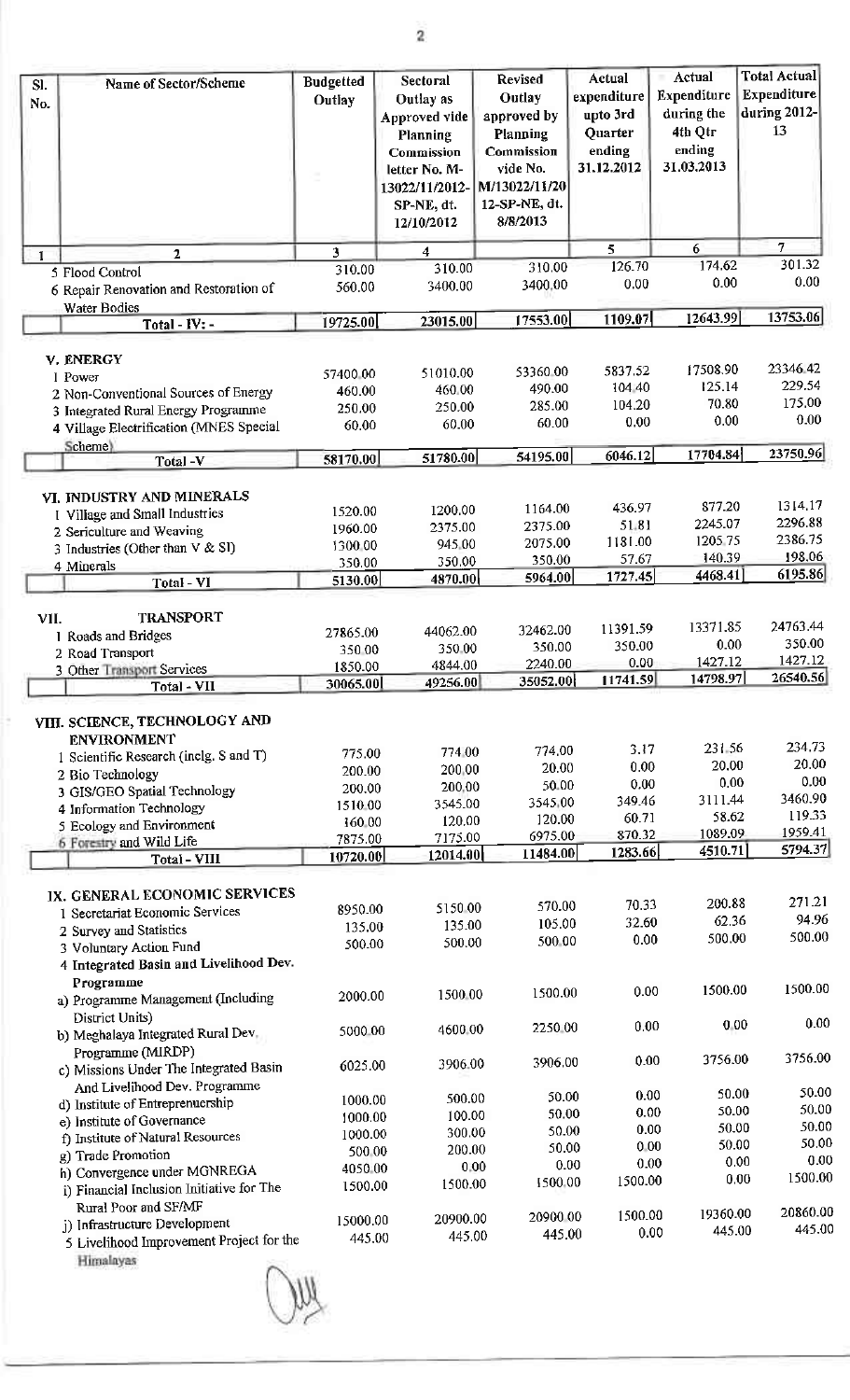| SI. | <b>Name of Sector/Scheme</b>                   | <b>Budgetted</b> | Sectoral             | <b>Revised</b>    | Actual          | Actual      | <b>Total Actual</b> |
|-----|------------------------------------------------|------------------|----------------------|-------------------|-----------------|-------------|---------------------|
| No. |                                                | Outlay           | Outlay as            | Outlay            | expenditure     | Expenditure | Expenditure         |
|     |                                                |                  | Approved vide        | approved by       | upto 3rd        | during the  | during 2012-        |
|     |                                                |                  | Planning             | Planning          | Quarter         | 4th Qtr     | 13                  |
|     |                                                |                  | Commission           | Commission        | ending          | ending      |                     |
|     |                                                |                  | letter No. M-        | vide No.          | 31.12.2012      | 31.03.2013  |                     |
|     |                                                |                  | 13022/11/2012-       | M/13022/11/20     |                 |             |                     |
|     |                                                |                  | SP-NE, dt.           | 12-SP-NE, dt.     |                 |             |                     |
|     |                                                |                  | 12/10/2012           | 8/8/2013          |                 |             |                     |
|     |                                                |                  |                      |                   |                 |             |                     |
| 1   | 2                                              | 3                | 4                    |                   | $\overline{5}$  | 6<br>500.00 | 7<br>500.00         |
|     | 6 Meghalaya State Employment Promotion         | 1100 00          | 1000.00              | 500.00            | 0.00            |             |                     |
|     | Council                                        | 1950.00          | 2750.00              | 1800.00           | 764.26          | 951.87      | 1716.13             |
|     | 7 Tourism                                      | 125.00           | 125.00               | 105.00            | 87.41           | 15.39       | 102.80              |
|     | 8 Civil Supplies<br>9 Aid to District Councils | 415.00           | 415.00               | 415 00            | 0.00            | 0.00        | 0.00                |
|     | 10 Weights and Measures                        | 70.00            | 70.00                | 60 00             | 6.63            | 42.27       | 48.90               |
|     | Total-IX                                       | 50765.00         | 44096.00             | 34756.00          | 3961.23         | 27533.77    | 31495.00            |
|     |                                                |                  |                      |                   |                 |             |                     |
|     | X. SOCIAL SERVICES                             |                  |                      |                   |                 |             |                     |
|     | 1 General Education                            | 20800.00         | 21530.00             | 20230.00          | 8543,98         | 5551.32     | 14095.30            |
|     | 2 Technical Education                          | 1200.00          | 700.00               | 600.00            | 92.00           | 118.39      | 210.39              |
|     | 3 Sports and Youth Services                    | 5075.00          | 7385 00              | 7385.00           | 2658.63         | 3956.90     | 6615.53             |
|     | 4 Art and Culture                              | 4350,00          | 5950.00              | 5350.00           | 418.84          | 860.31      | 1279.15             |
|     | 5 Medical and Public Health                    | 19000.00         | 27150.00             | 28150.00          | 8015.20         | 11410.70    | 19425.90            |
|     | 6 Water Supply and Sanitation                  | 26050.00         | 26225.00             | 19225.00          | 6093.83         | 6570.91     | 12664.74            |
|     | 7 i) Housing                                   | 800.00           | 800.00               | 150.00            | 4.04            | 117.83      | 121.87              |
|     | ii) Police Housing                             | 575.00           | 600.00               | 1048.00           | 131.03          | 511.45      | 642.48              |
|     | 8 Urban Development                            | 29400.00         | 30850.00             | 20550.00          | 1625 44         | 2803.91     | 4429.35<br>575.22   |
|     | 9 Information and Publicity                    | 900.00           | 900.00               | 700.00            | 225.20          | 350.02      | 23.00               |
|     | 10 Welfare of SCs, STs and OBCs                | 25.00            | 25.00                | 25.00             | 16.52           | 6.48        |                     |
|     | 11 Labour and Employment: -                    |                  |                      |                   |                 | 27.50       | 74 87               |
|     | a) Labour and Labour Welfare                   | 150.00           | 150.00               | 150.00            | 47.37<br>139.25 | 351.82      | 491.07              |
|     | b) Training and Employment                     | 870.00           | 870.00               | 692.00            | 222.46          | 1209.10     | 1431.56             |
|     | 12 Social Security and Social Welfare          | 1980.00          | 2380.00              | 1980 00           | 437.38          | 134,26      | 571.64              |
|     | 13 Women and Child Developmet Welfare          | 760,00           | 660 00               | 660.00<br>1250.00 | 404.16          | 584.14      | 988.30              |
|     | 14 Nutrition                                   | 1430.00          | 1250.00<br>127425.00 | 108145.00         | 29075.33        | 34565.04    | 63640.37            |
|     | Total - X                                      | 113365.00        |                      |                   |                 |             |                     |
|     | XI. GENERAL SERVICES                           |                  |                      |                   |                 |             |                     |
|     | 1 Jails                                        | 300.00           | 250.00               | 190.00            | 1,00            | 18.60       | 19.60               |
|     | 2 Stationery & Printing                        | 350.00           | 300.00               | 315.00            | 187.98          | 119.50      | 307 48              |
|     | 3 Public Works (GAD buildings)                 | 3080.00          | 7070.00              | 6490.00           | 1838,77         | 1420.67     | 3259.44             |
|     | 4 Other Administrative Services :              |                  |                      |                   |                 |             |                     |
|     | i) Training (MATI)                             | 650.00           | 650.00               | 550.00            | 138.47          | 381.53      | 520.00              |
|     | ii) Fire Protection                            | 210.00           | 360.00               | 335.00            | 0.00            | 208.79      | 208.79              |
|     | iii) Police Functional and Administrative      | 1700 00          | 180000               | 1800.00           | 116.33          | 750.45      | 866.78              |
|     | <b>Buildings</b>                               |                  |                      |                   |                 |             |                     |
|     | iv) Judiciary Buildings and Fast Track         | 280.00           | 250.00               | 250.00            | 27.31           | 92.58       | 119.89              |
|     | Courts                                         |                  |                      |                   |                 |             |                     |
|     | v) Home Guard and Civil Defence                | 460 00           | 500.00               | 460.00            | 1.34            | 417.73      | 419.07              |
|     | Complex                                        |                  |                      |                   |                 |             |                     |
|     | vi) State Legislative Assembly Building        | 2000.00          | 2000 00              | 2000.00           | 0.00            | 0.00        | 0.00                |

30.87

 $0.00$ 

3440.72

149872.31

90.00

60.00

12540.00

347500.00

90.00

 $60.00$ 

58.43

27.07

2396.70

75584.99

89.30

 $27.07$ 

5837.42

225457.30

 $\frac{80,00}{9200,00}$ vii) Disaster Management<br>Total - XI<br>GRAND TOTAL 13330.00 353500.00 393900.00

vii) Treasuries

90.00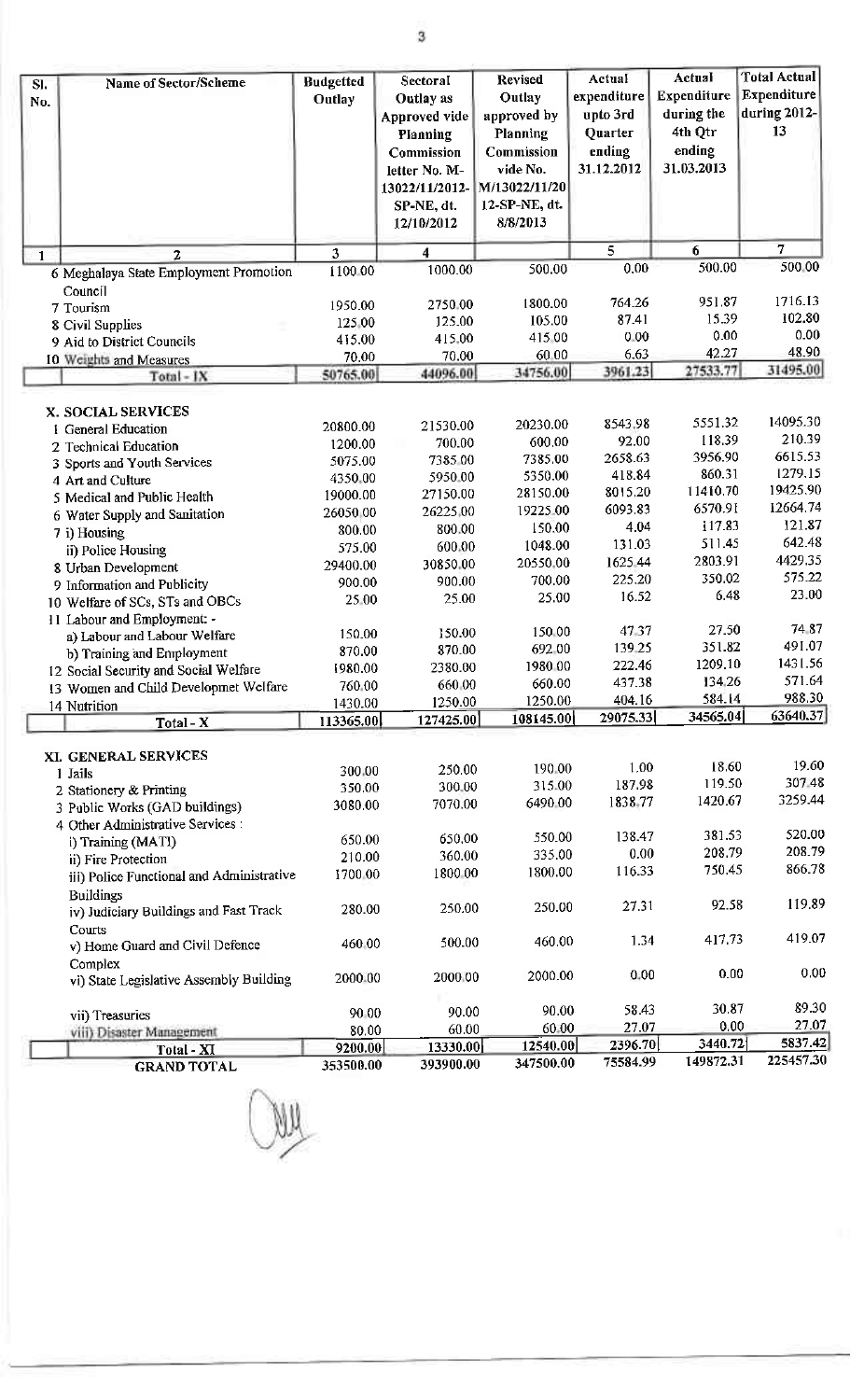Annexure II

# **EXPENDITURE DETAILS ON EARMARKED SCHEMES DURING 2012-13**

|                  | þ,                                                                          | Normal<br>Provision     | <b>Additiona</b><br>Provision | <b>Total</b><br>Outlays<br>$(3+4)$ |                                      | <b>Total Expenditure</b>                                                     |                       |
|------------------|-----------------------------------------------------------------------------|-------------------------|-------------------------------|------------------------------------|--------------------------------------|------------------------------------------------------------------------------|-----------------------|
| <b>SI</b><br>no. | Name of Sector/Scheme                                                       |                         |                               |                                    | <b>Actuals</b><br>upto<br>31.12.2012 | Actual<br><b>Expenditure</b><br>in 4th<br>Ouarter<br>(ending<br>31.03.2013). | Total col.<br>$6 + 7$ |
| 1                | $\overline{2}$                                                              | $\overline{\mathbf{3}}$ | $\overline{\bf{4}}$           | 5                                  | 6                                    | 7.                                                                           | 8                     |
|                  | <b>Thirteenth Finance Commission Award</b>                                  |                         |                               |                                    |                                      |                                                                              |                       |
|                  | 1 Forestry & Wildlife                                                       |                         |                               |                                    |                                      |                                                                              |                       |
|                  | Protection of forest                                                        | 4202.00                 |                               | 4202.00                            | 0.00                                 | 0.00                                                                         | 0.00                  |
|                  | 2 Education                                                                 |                         |                               |                                    |                                      |                                                                              | 1000.00               |
|                  | <b>Elementary Education</b>                                                 | 1000.00                 |                               | 1000.00                            | 1000.00                              | 0.00                                                                         |                       |
|                  | 3 Secretariat Economic Services                                             |                         |                               |                                    | 0.00                                 | 0.00                                                                         | 0.00                  |
|                  | a) Incentive for issue UIDS                                                 | 90.00                   |                               | 90.00<br>350.00                    | 0.00                                 | 0.00                                                                         | 0.00                  |
|                  | b) District Innovation Fund                                                 | 350,00                  |                               |                                    |                                      |                                                                              |                       |
|                  | 4 State Specific Schemes :-                                                 | 1250 00                 |                               | 1250.00                            | 0.00                                 | 0.00                                                                         | 0.00                  |
|                  | a) Home (Police) Department - Setting up of the<br>Meghalaya Police Academy |                         |                               |                                    |                                      |                                                                              |                       |
|                  | b) P.H.E. Department - Tura Phase I & II WSS                                | 1250.00                 |                               | 1250.00                            | 0.00                                 | 0.00                                                                         | 0.00                  |
|                  | c) Art & Culture Department - Preservation of heritage                      | 625 00                  |                               | 625.00                             | 0.00                                 | 0.00                                                                         | 0.00                  |
|                  |                                                                             |                         |                               |                                    |                                      |                                                                              |                       |
|                  | d) Tourism Department - Cave Tourism                                        | 125.00                  |                               | 125.00                             | 0.00                                 | 0.00                                                                         | 0.00                  |
|                  | e) Agriculture Department - Infrastructure for                              | 950.00                  |                               | 950.00                             | 0.00                                 | 0.00                                                                         | 0.00                  |
|                  | Horticulture                                                                |                         |                               |                                    |                                      |                                                                              |                       |
|                  | f) Co-operation Department - Construction of                                | 50.00                   |                               | 50.00                              | 0.00                                 | 0.00                                                                         | 0.00                  |
|                  | Warehouses at Tura & Baghmara                                               |                         |                               |                                    |                                      |                                                                              |                       |
|                  | g) P.W.D. - Construction of bridges                                         | 2000.00                 |                               | 2000.00                            | 1000.00                              | 1000.00                                                                      | 2000.00               |
|                  | <b>Grand Total: Thirteenth Finance Commission</b>                           | 11892.00                | 0.00                          | 11892.00                           | 2000.00                              | 1000.00                                                                      | 3000.00               |
|                  | Award                                                                       |                         |                               |                                    |                                      |                                                                              |                       |

## Additional Central Assistance (ACA) for

| <b>Special and Other Programmes</b> |          |      |          |         |          |          |
|-------------------------------------|----------|------|----------|---------|----------|----------|
| 1 AIBP                              | 21500.00 |      | 21500.00 | 0.00    | 7500.00  | 7500.00  |
| 2 Shifting Cultivation              | 0.00     |      | 0.00     | 0.00    | 0.00     | 0.00     |
| 3 BADP                              | 2100.00  |      | 2100.00  | 1515.74 | 1473.51  | 2989.25  |
| 4 Roads & Bridges                   | 1383.00  |      | 1383.00  | 1333.00 | 1083.00  | 2416.00  |
| 5 NSAP                              |          |      |          |         |          |          |
| $(i)$ C & RD                        | 1666.00  |      | 1666.00  | 0.00    | 1367.86  | 1367.86  |
| (ii) Annapurna                      | 90.00    |      | 90.00    | 75.00   | 0.00     | 75.00    |
| 6 NPAG                              | 0.00     |      | 0.00     | 0.00    | 0.00     | 0.00     |
| 7 Grants in aid under Art. 275 (1)  | 3069.00  |      | 3069.00  | 176.37  | 0.00     | 176.37   |
| 8 JNNURM                            | 1491000  |      | 14910.00 | 872.30  | 1860.72  | 2733.02  |
| 9 BRGF                              | 4144.00  |      | 4144.00  | 1368.00 | 2053.00  | 3421.00  |
| 10 NEGAP                            | 255.00   |      | 255.00   | 61.90   | 124.34   | 186.24   |
| 11 RKVY                             | 8445.00  |      | 8445.00  | 2268.00 | 0.00     | 2268.00  |
| Total                               | 57562.00 | 0.00 | 57562.00 | 7670.31 | 15462.43 | 23132.74 |

## BREAK-UP OF THE GRANT IN AID UNDER

| Total                                              | 3069.00 | 0.00 | 3069.00 | 176.37 | 0.00 | 176.37 |
|----------------------------------------------------|---------|------|---------|--------|------|--------|
| 7 General Education                                | 575.00  |      | 575.00  | 0.00   | 0.00 | 0.00   |
| 6 Completion of critical of ongoing road projects  | 1329.00 |      | 1329.00 | 0.00   |      |        |
|                                                    |         |      |         |        | 0.00 | 0.00   |
| 5 Art & Culture (Promotion of cultural programmes) | 520.00  |      | 520.00  | 0.00   | 0.00 | 0.00   |
| 4 Sports & Youth Affairs                           | 15.00   |      | 15.00   | 0.00   | 0.00 | 0.00   |
| 3 District Councils                                | 415.00  |      | 415.00  | 0.00   | 0.00 | 0.00   |
| 2 Border Areas Development                         | 115.00  |      | 115.00  | 176.37 | 0.00 | 176.37 |
| I Community Development                            | 100.00  |      | 100.00  | 0.00   | 0.00 | 0.00   |
| ART. 275(1)                                        |         |      |         |        |      |        |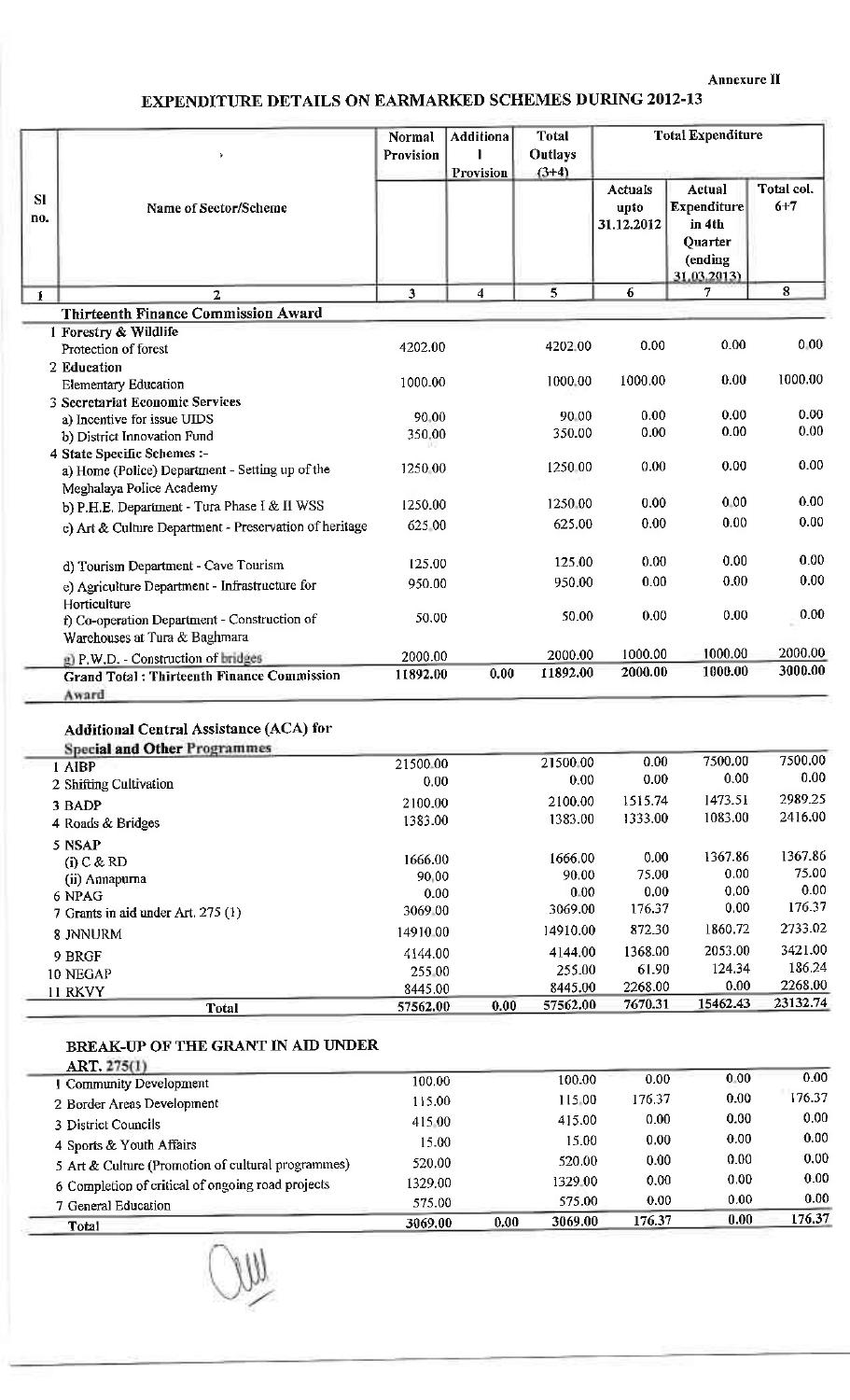|              |                                                                                                                        | Normal                  | <b>Additiona</b>        | <b>Total</b>         | <b>Total Expenditure</b>      |                                                                       |                       |
|--------------|------------------------------------------------------------------------------------------------------------------------|-------------------------|-------------------------|----------------------|-------------------------------|-----------------------------------------------------------------------|-----------------------|
|              |                                                                                                                        | Provision               | Provision               | Outlays<br>$(3+4)$   |                               |                                                                       |                       |
| SI<br>no.    | Name of Sector/Scheme                                                                                                  |                         |                         |                      | Actuals<br>upto<br>31.12.2012 | Actual<br>Expenditure<br>in 4th<br>Quarter<br>(ending<br>31.03.2013). | Total col.<br>$6 + 7$ |
| $\mathbf{1}$ | $\overline{2}$                                                                                                         | $\overline{\mathbf{3}}$ | $\overline{\mathbf{4}}$ | 5                    | 6                             | 7                                                                     | 8                     |
|              | Special Plan Assistance (SPA)<br><b>Ongoing projects</b>                                                               |                         |                         |                      |                               |                                                                       |                       |
|              | i Soil & Water Conservation - Cherrapunjee Ecological<br>Project<br>2 Border Areas Development -                       | 1535.00                 |                         | 1535.00              | 0.00                          | 1535.00                                                               | 1535.00               |
|              | Border roads (SPA proposals of 2010-11)<br>3 Power -                                                                   | 300.00                  |                         | 300,00               | 300.00                        | 712.80                                                                | 1012.80               |
|              | Leshka H.E.P.                                                                                                          | 3200.00                 |                         | 3200.00              | 2440.30                       | 759.70                                                                | 3200.00               |
|              | 4 Roads & Bridges - Completion of SPA road projects of<br>2010-11                                                      | 9200.00                 |                         | 9200.00              | 0.00                          | 8870.00                                                               | 8870.00               |
|              | 5 Sports & Youth Affairs -<br>Completion of SPA proposals of Sports & Youth<br>Affairs                                 | 225.00                  |                         | 225,00               | 0.00                          | 306.00                                                                | 306.00                |
|              | Sub-Total - Ongoing projects                                                                                           | 14460.00                | 0.00                    | 14460.00             | 2740.30                       | 12183.50                                                              | 14923.80              |
|              | New Projects                                                                                                           |                         |                         |                      |                               |                                                                       |                       |
|              | 1 Power -<br>System improvement in distribution, T&D losses, safety<br>measures, metering system, etc.                 | 7088.00                 |                         | 7088,00              | 0.00                          | 6379.20                                                               | 6379.20               |
|              | 2 Water Supply & Sanitation-<br>Greater Ampati Water Supply Scheme                                                     | 3000,00                 |                         | 3000.00              | 0.00                          | 2700.00                                                               | 2700.00               |
|              | 3 Education<br>Hostels for Rural students @ Rs 1 crore per district<br>4 Health & Family Welfare -                     | 700.00                  |                         | 700.00               | 0.00                          | 700.00                                                                | 700.00                |
|              | Construction of a State of Art 12 bedded ICU facility at<br>Civil Hospital, Shillong                                   | 450.00                  |                         | 450.00               | 0.00                          | 427.50                                                                | 427.50                |
|              | 5 Sports & Youth Affairs -<br>i) JN Stadium covered gallery (Eastern End) with<br>individual seating arrangements      | 250.00                  |                         | 250.00               | 0.00                          | 225.00                                                                | 225.00                |
|              | 6 Infrastructure Development-<br>i) Roads & Bridges - Major District Roads & State                                     | 13000.00                |                         | 13000.00             | 1500.00                       | 11500.00                                                              | 13000.00              |
|              | Highways (MIDB)<br>ii) Rural Development - Convergence with<br>MGNREGA - 39 CD Blocks x Rs. 1 Cr each)                 | 3900.00                 |                         | 3900.00              | 0.00                          | 3860.00                                                               | 3860.00               |
|              | iii) G.A.D - District Office Complexes in new districts                                                                | 4000.00                 |                         | 4000.00              | 0.00                          | 4000,00                                                               | 4000.00               |
|              | 7 Infrastructure for Pisciculture-<br>Fish Ponds for Aquaculture                                                       | 5000.00                 |                         | 5000.00              | 0.00                          | 5000.00                                                               | 5000.00               |
|              | 8 Water Resources-<br>Small Multipurpose Reservoirs                                                                    | 2915.00                 |                         | 2915.00              | 0.00                          | 2915.00                                                               | 2915.00               |
|              | 10 Border Areas Development -                                                                                          |                         |                         |                      |                               |                                                                       |                       |
|              | Multi facility centre - 24 nos @ Rs. 33 lakh                                                                           | 792.00                  |                         | 792.00               | 0.00                          | 712.80                                                                | 712.80                |
|              | Sub-Total: New projects                                                                                                | 41095.00                | 0.00<br>0.00            | 41095.00<br>55555.00 | 1500.00<br>4240.30            | 38419.50<br>50603.00                                                  | 39919.50<br>54843.30  |
|              | Grand Total: SPA projects                                                                                              | 55555.00                |                         |                      |                               |                                                                       |                       |
|              | <b>Special Central Assistance (SCA)</b>                                                                                |                         |                         |                      |                               |                                                                       |                       |
| 1            | Border Areas Development -                                                                                             |                         |                         |                      |                               | 0.00                                                                  | 300.00                |
| i)<br>ii)    | Last mile connectivity<br>Internal Village connectivity including construction of                                      | 300.00<br>600.00        |                         | 300.00<br>600,00     | 300.00<br>600.00              | 0.00                                                                  | 600.00                |
|              | missing culverts                                                                                                       |                         |                         |                      |                               |                                                                       |                       |
| iii)         | Development of areas bordering Assam @ 50 lakh per<br>C&RD Block                                                       | 500.00                  | 0.00                    | 500.00               | 500.00                        | 55.80                                                                 | 555.80                |
| 2            | Art & Culture-                                                                                                         | 2000.00                 |                         | 2000.00              | 0.00                          | 0.00                                                                  | 0.00                  |
| i)<br>ii)    | Shillong International Centre for performing arts<br>District Cultural Centres at Tura, Ampati, Jowai and<br>Shillong. | 800.00                  |                         | 800.00               | 0.00                          | 0.00                                                                  | 0.00                  |
| iii)<br>3    | Infrastructure for institutions of music and fine arts<br>Education                                                    | 200.00                  |                         | 200.00               | 0.00                          | 200.00                                                                | 200.00                |
| i)           | Coaching for Class X and XII Students                                                                                  | 0.00                    |                         | 0.00                 | 0.00                          | 0.00                                                                  | 0.00 <sub>1</sub>     |
|              |                                                                                                                        |                         |                         |                      |                               |                                                                       |                       |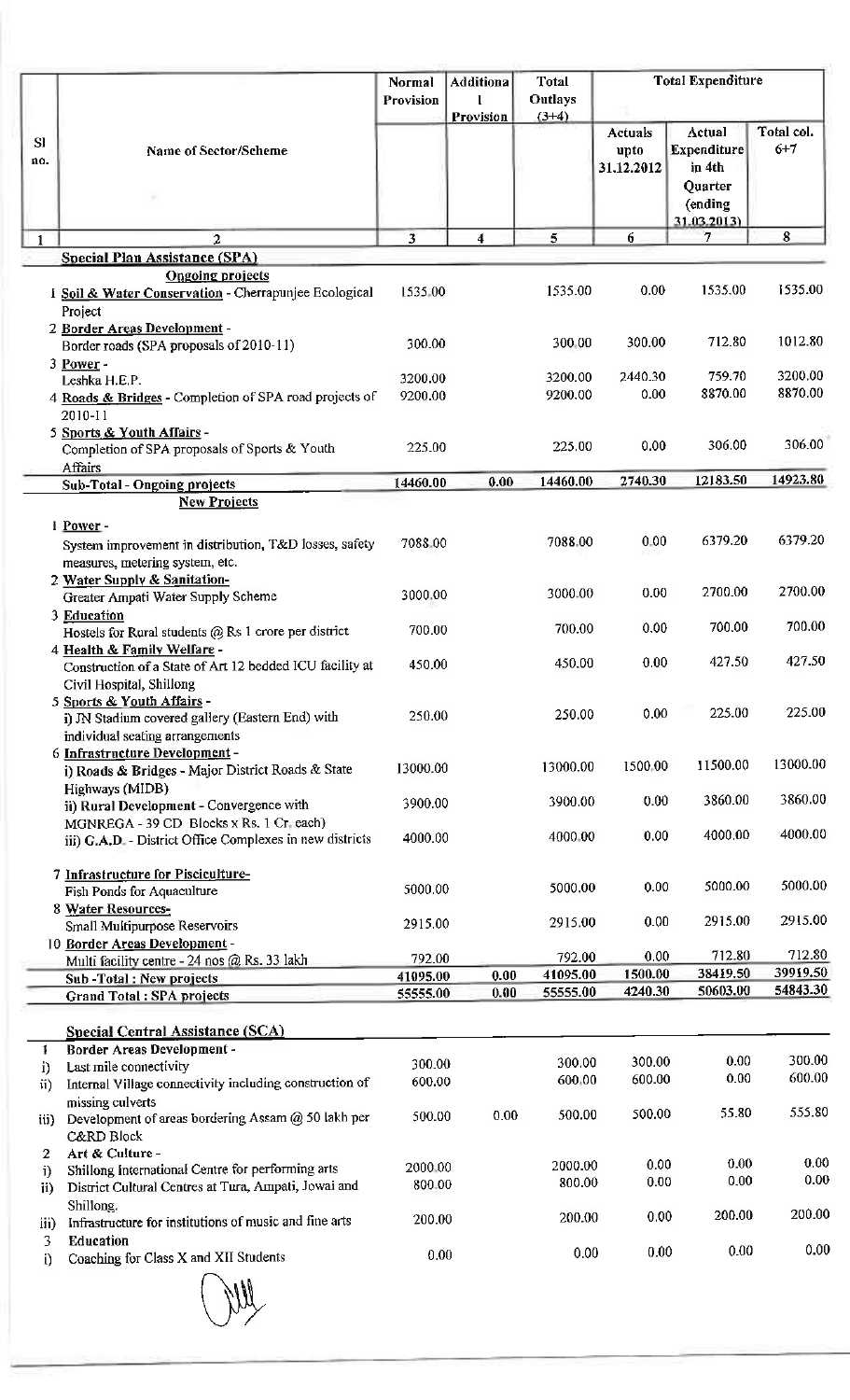|       |                                                       | Normal    | Additiona          | <b>Total</b> |                | <b>Total Expenditure</b> |            |
|-------|-------------------------------------------------------|-----------|--------------------|--------------|----------------|--------------------------|------------|
|       |                                                       | Provision |                    | Outlays      |                |                          |            |
|       |                                                       |           | Provision          | $(3+4)$      |                |                          |            |
| SI    |                                                       |           |                    |              | <b>Actuals</b> | Actual                   | Total col. |
| no.   | Name of Sector/Scheme                                 |           |                    |              | upto           | Expenditure              | $6 + 7$    |
|       |                                                       |           |                    |              | 31.12.2012     | in 4th                   |            |
|       |                                                       |           |                    |              |                | Quarter                  |            |
|       |                                                       |           |                    |              |                | (ending                  |            |
|       |                                                       |           |                    |              |                | 31.03.2013)              |            |
| 1     | 2                                                     | 3         | $\overline{\bf 4}$ | 5            | 6              | 7                        | 8          |
| ii)   | Teachers' training                                    | 300.00    |                    | 300.00       | 0.00           | 0.00                     | 0.00       |
| iii)  | Construction of college building for the 3 newly      | 0.00      |                    | 0.00         | 0.00           | 0.00                     | 0.00       |
|       | provincialised colleges at Sohra, Williamnagar &      |           |                    |              |                |                          |            |
|       | Baghmara.                                             |           |                    |              |                |                          |            |
| iv)   | Delinking of the +2 level from colleges at the Kiang  | 0.00      |                    | 0.00         | 0.00           | 0.00                     | 0.00       |
|       | Nangbah & Tura Govt. Colleges                         |           |                    |              |                |                          |            |
| v)    | Government Higher Secondary School Buildings          | 300.00    |                    | 300.00       | 0.00           | 0.00                     | 0.00       |
| vi)   | Pinemount International School                        | 150.00    |                    | 150 00       | 0.00           | 0.00                     | 0.00       |
| vii)  | Improvement of educational standards in backward      | 0.00      |                    | 0.00         | 0.00           | 0.00                     | 0.00       |
|       | districts                                             |           |                    |              |                |                          |            |
| 4     | <b>Information Technology -</b>                       |           |                    |              |                |                          |            |
| i)    | Students' Digital Learning Aid                        | 2500.00   |                    | 2500.00      | 0.00           | 2500.00                  | 2500.00    |
| ii)   | Teachers' Digital Learning Aid                        | 200.00    |                    | 200.00       | 0.00           | 200.00                   | 200.00     |
| 5     | Sports & Youth Affairs -                              |           |                    |              |                |                          |            |
| i)    | Upgradation of stadium with synthetic turf at Madan   | 300.00    |                    | 300.00       | 0.00           | 300.00                   | 300.00     |
|       | Heh, Mawlai.                                          |           |                    |              |                |                          |            |
| ii)   | Upgradation of stadium-cum-District Sports Office at  | 300 00    |                    | 300.00       | 0.00           | 300.00                   | 300.00     |
|       | Tura.                                                 |           |                    |              |                |                          |            |
| iii)  | Construction of sports complex at Mawkyrwat           | 300.00    |                    | 300.00       | 0.00           | 300.00                   | 300.00     |
| iv)   | Construction of synthetic turf at Jowai and Ampati    | 800.00    |                    | 800.00       | 0.00           | 800.00                   | 800.00     |
| v)    | Inter School Sports Competition                       | 200.00    |                    | 200.00       | 0.00           | 200.00                   | 200.00     |
| vi)   | Assistance for Year of the Youth                      | 1000.00   |                    | 1000.00      | 0.00           | 1000.00                  | 1000.00    |
| vii)  | Futsal ground for football - 5 nos.                   | 250.00    |                    | 250.00       | 0.00           | 250.00                   | 250.00     |
| viii) | Career Guidance & Counselling Scheme                  | 500.00    |                    | 500.00       | 0.00           | 500.00                   | 500.00     |
| 6     | Social Welfare -                                      |           |                    |              |                |                          |            |
| i)    | Construction of Working Womens' Hostel at Shillong    | 0.00      |                    | 0,00         | 0.00           | 0.00                     | 0.00       |
|       | and Tura                                              |           |                    |              |                |                          |            |
| 7     | Transport-                                            |           |                    |              |                |                          |            |
| i)    | Public Transport system for rural connectivity        | 500.00    |                    | 500,00       | 0.00           | 499.06                   | 499.06     |
| ii)   | Umroi Airport                                         | 550.00    |                    | 550.00       | 0.00           | 535.00                   | 535.00     |
| iii)  | Shillong City Centre                                  | 0.00      |                    | 0.00         | 0.00           | 0.00                     | 0.00       |
| iv)   | Insurance for drivers                                 | 100.00    |                    | 100.00       | 0.00           | 100.00                   | 100.00     |
| 8     | <b>Industries</b>                                     |           |                    |              |                |                          |            |
| i)    | Setting up of two industrial parks                    | 200.00    |                    | 200.00       | 200.00         | 0.00                     | 200.00     |
| ii)   | Package Scheme of Incentives                          | 911.00    |                    | 911.00       | 911.00         | 0.00                     | 911.00     |
| iii)  | Training cum Demonstration:                           |           |                    |              |                |                          |            |
|       | a) Apparel making & tailoring                         | 110 00    |                    | 110.00       | 110.00         | 0.00                     | 110.00     |
|       | b) Baker Skill                                        | 10.00     |                    | 10.00        | 10.00          | 0.00                     | 10.00      |
|       | c) Cosmetic herbal product                            | 80.00     |                    | 80.00        | 80.00          | 0.00                     | 80.00      |
| 9     | <b>Financial Inclusion</b>                            | 1500.00   |                    | 1500.00      | 1500.00        | 0.00                     | 1500.00    |
| 10    | Secretariat Economic Services -                       |           |                    |              |                |                          |            |
| i)    | Missions under IBDLP                                  | 3756,00   |                    | 3756.00      | 0.00           | 3756,00                  | 3756.00    |
| ii)   | State Share for MIRDP                                 | 0.00      |                    | 0.00         | 0.00           | 0.00                     | 0.00       |
| 11    | Health & Family Welfare -                             |           |                    |              |                |                          |            |
| i)    | Setting up of Medical College in State                | 1900.00   |                    | 1900.00      | 0.00           | 1900.00                  | 1900.00    |
|       |                                                       |           |                    |              |                |                          |            |
| ii)   | Universal Health Insurance                            | 1200.00   |                    | 1200 00      | 0.00           | 1200.00                  | 1200.00    |
| iii)  | Strengthening of diagnostic services                  | 1000.00   |                    | 1000.00      | 0.00           | 0.00                     | 0.00       |
| 12    | Weaving & Sericulture                                 |           |                    |              |                |                          |            |
|       | i) Special Income Generation Programme for handloom   | 450.00    |                    | 450.00       | 0.00           | 450.00                   | 450.00     |
|       | weavers                                               |           |                    |              |                |                          |            |
|       | ii) Infrastructural support for Yarn Bank cum Textile | 100 00    |                    | 100 00       | 0.00           | 100.00                   | 100.00     |
|       | Gallery                                               |           |                    |              |                |                          |            |
|       | iii) Skill upgradation for 1000 weavers               | 200.00    |                    | 200.00       | 0.00           | 200.00                   | 200.00     |
|       | iv) Common Facility Centre cum Production Unit (10    | 400.00    |                    | 400.00       | 0.00           | 400.00                   | 400.00     |
|       | units)                                                |           |                    |              |                |                          |            |
|       | v) Promotional Event for Handloom Products & Ethnic   | 75.00     |                    | 75.00        | 0.00           | 75.00                    | 75.00      |
|       | Designs                                               |           |                    |              |                |                          |            |

13 Tourism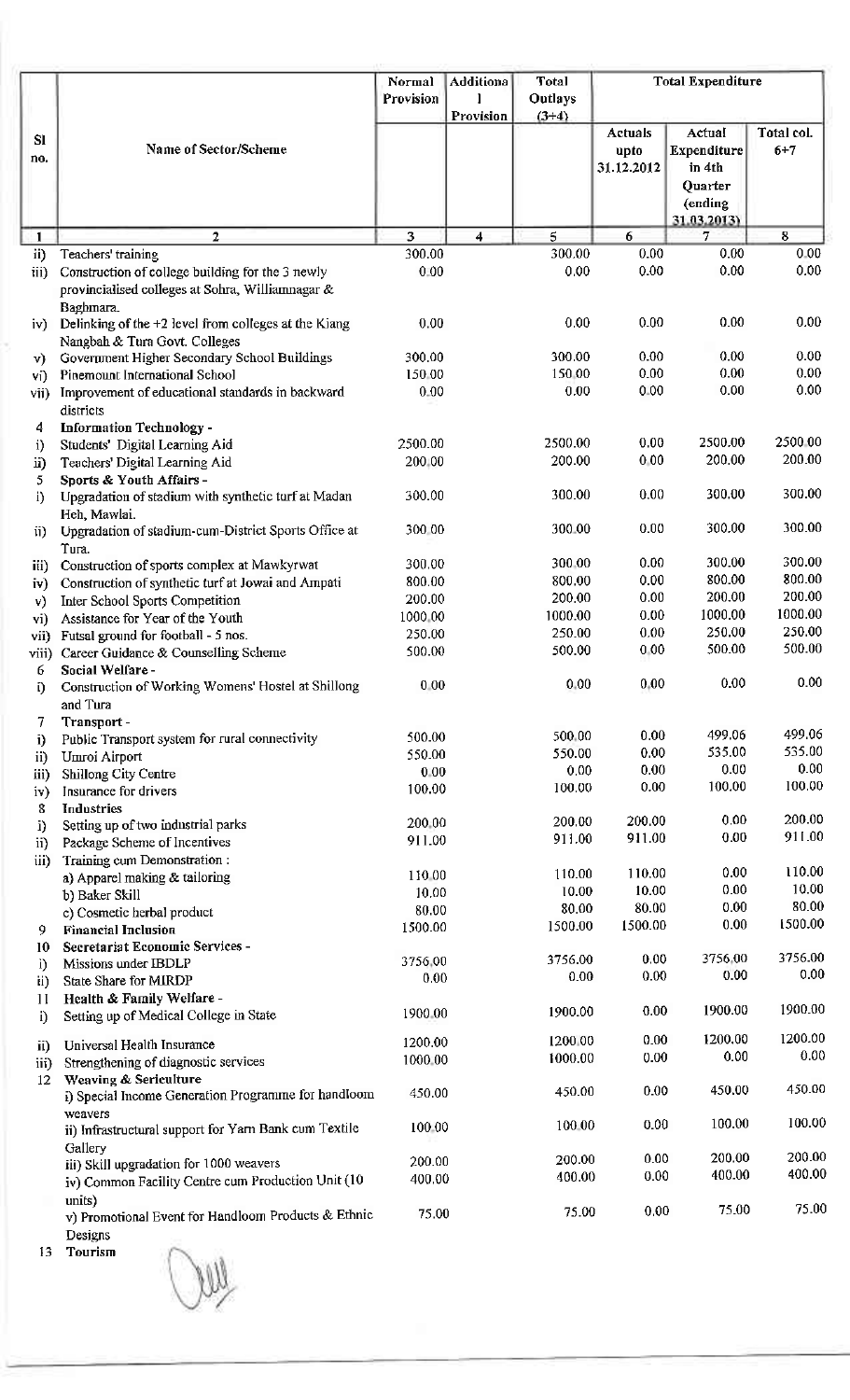|                 |                                                                                                           | Normal           | <b>Additiona</b> | Total             |              | <b>Total Expenditure</b> |            |
|-----------------|-----------------------------------------------------------------------------------------------------------|------------------|------------------|-------------------|--------------|--------------------------|------------|
|                 |                                                                                                           | Provision        |                  | <b>Outlays</b>    |              |                          |            |
|                 |                                                                                                           |                  | Provision        | $(3+4)$           | Actuals      | Actual                   | Total col. |
| SI              | Name of Sector/Scheme                                                                                     |                  |                  |                   | upto         | Expenditure              | $6 + 7$    |
| no.             |                                                                                                           |                  |                  |                   | 31.12.2012   | in 4th                   |            |
|                 |                                                                                                           |                  |                  |                   |              | Quarter                  |            |
|                 |                                                                                                           |                  |                  |                   |              | (ending                  |            |
|                 |                                                                                                           | 3                | 4                | 5                 | 6            | 31.03.2013)<br>7         | 8          |
| 1               | $\overline{2}$<br>i) Aero Park & facilities at Baljek                                                     | 100.00           |                  | 100.00            | 0.00         | 100.00                   | 100.00     |
|                 | ii) Baghmara - Siju Eco Tourism Promotion                                                                 | 200.00           |                  | 200.00            | 0.00         | 200.00                   | 200.00     |
|                 | iii) Tourist Circuit for Nogorpara & Chenga - Benga                                                       | 200.00           |                  | 200.00            | 0.00         | 200.00                   | 200.00     |
|                 | iv) Development of Eco Tourism at Mawsynram                                                               | 100.00           |                  | 100.00            | 0.00         | 100.00                   | 100.00     |
|                 | v) Development of Eco Tourism at Nongkhulum                                                               | 100.00           |                  | 100 00            | 0.00         | 100.00                   | 100.00     |
| $\mathsf{I}4$   | Horticulture                                                                                              |                  |                  |                   |              |                          | 299.67     |
|                 | i) Intensive Pineapple Extension Programme                                                                | 300.00           |                  | 300.00<br>100.00  | 0.00<br>0.00 | 299.67<br>100.00         | 100.00     |
|                 | ii) Extension of Integrated Multi Level Cropping                                                          | 100 00<br>125 00 |                  | 125.00            | 0.00         | 125.00                   | 125.00     |
|                 | iii) Centre Collection cum Production Centre for<br>Species in West Jaintia Hills & South West Garo Hills |                  |                  |                   |              |                          |            |
|                 |                                                                                                           |                  |                  |                   |              |                          |            |
|                 | iv) Addl. Allocation                                                                                      |                  |                  |                   |              | 1700.00                  | 1700.00    |
| 15 <sup>2</sup> | P.W.D.                                                                                                    |                  |                  |                   |              |                          |            |
|                 | i) Upgradation of roads of new District HQs                                                               | 300.00           |                  | 300.00            | 0.00         | 300.00                   | 300.00     |
|                 | ii) M & BT with improvement of DSSMH road to                                                              | 125:00           |                  | 125.00            | 0.00         | 124.14                   | 124.14     |
|                 | Tongseng                                                                                                  |                  |                  | 125.00            | 0.00         | 119.72                   | 119.72     |
|                 | iii) M & BT of Tluh internal village road                                                                 | 125.00<br>300.00 |                  | 300.00            | 0.00         | 300.00                   | 300.00     |
|                 | iv) M & BT with improvement of critical roads                                                             | 800.00           |                  | 800.00            | 0.00         | 206.00                   | 206.00     |
| 16              | v) Renovation if IBs<br>P.H.E.                                                                            |                  |                  |                   |              |                          |            |
|                 | Arpdah Combined Water Supply Scheme                                                                       | 600.00           |                  | 600.00            | 0.00         | 600.00                   | 600.00     |
| 17              | Plantation Crops & Spices Development (MSRLS)                                                             | 1000 00          |                  | 1000.00           | 0.00         | 0.00                     | 0,00       |
| 18              | Fisheries - Post Graduate College for fisheries in                                                        | 30,00            |                  | 30.00             | 0.00         | 30.00                    | 30.00      |
|                 | collaboration with St Anthony's College                                                                   |                  |                  |                   |              |                          | 300.00     |
| 19.             | C & RD - Infrastructure Support for traditional Heads                                                     | 300.00           |                  | 300.00            | 0.00         | 300.00                   |            |
|                 |                                                                                                           | 300.00           |                  | 300.00            | 0.00         | 0.00                     | 0.00       |
| 20              | Power - Constn of 400 KV DC line (7 KM) in<br>Meghalaya which is a part of the power evacuation from      |                  |                  |                   |              |                          |            |
|                 | Palatana GBPP                                                                                             |                  |                  |                   |              |                          |            |
| 21              | Police Housing - Consn of 50 nos barracks (tubular                                                        | 448.00           |                  | 448.00            | 0.00         | 447.88                   | 447.88     |
|                 | steel structure) to accommodate 1500 police personnel                                                     |                  |                  |                   |              |                          |            |
|                 | in various parts of the state                                                                             |                  |                  |                   |              | 774.00                   | 774.00     |
| 22.             | AH&Vety : Addl allocation                                                                                 | 30095.00         | 0.00             | 30095.00          | 4211.00      | 21947.27                 | 26158.27   |
|                 | <b>Total: Special Central Assistance</b>                                                                  |                  |                  |                   |              |                          |            |
|                 | <b>Additional Central Resources (ACR)</b>                                                                 |                  |                  |                   |              |                          |            |
|                 | 1 Education -                                                                                             |                  |                  |                   |              |                          |            |
|                 | i) Setting up of a Technical University                                                                   | 500.00           |                  | 500.00            | 0.00         | 0.00                     | 0.00       |
|                 | ii) Ramakrishna Mission School                                                                            | 100.00           |                  | 100.00            | 0.00         | 0.00                     | 0.00       |
|                 | 2 Construction of the Meghalaya Legislative Assembly                                                      | 2000,00          |                  | 2000.00           | 0.00         | 0.00                     | 0.00       |
|                 |                                                                                                           |                  |                  |                   |              |                          |            |
|                 | 3 Water Supply & Sanitation -                                                                             | 2000.00          |                  | 2000.00           | 0.00         | 0.00                     | 0.00       |
|                 | i)Development of sustainable water supply schemes by<br>replacement of existing DTW schemes.              |                  |                  |                   |              |                          |            |
|                 | ii) Last mile Water Supply Schemes                                                                        | 1200.00          |                  | 1200.00           | 0.00         | 0.00                     | 0.00       |
|                 | iii) Nongstoin Water Supply Scheme                                                                        | 225.00           |                  | 225.00            | 0.00         | 0.00                     | 0.00       |
|                 | 4 Roads & Bridges - i)Completion of last mile road                                                        | 2000.00          |                  | 2000.00           | 0.00         | 0.00                     | 0.00       |
|                 | projects                                                                                                  |                  |                  |                   |              | 0.00                     | 0.00       |
|                 | ii) Replacement of SPT bridges (400 rm)                                                                   | 3600.00          |                  | 3600.00<br>100 00 | 0.00<br>0.00 | 0.00                     | 0.00       |
|                 | iii) Internal road at Mihmyntdu from Riatsaliya to JBRC                                                   | 100.00           |                  |                   |              |                          |            |
|                 | via Wah Syngkon                                                                                           |                  |                  |                   |              |                          |            |
|                 | 5 Health & Family Welfare-<br>i)Upscaling the infrastructural facilities in Govt. CHCs,                   | 500.00           |                  | 500.00            | 0.00         | 0.00                     | 0.00       |
|                 | Hospitals including IT network.                                                                           |                  |                  |                   |              |                          |            |
|                 | ii) Construction of 75 nos sub-centres to bridge the gap                                                  | 1875.00          |                  | 1875.00           | 0.00         | 0.00                     | 0.00       |
|                 | at last mile (75 x 25 lakh each)                                                                          |                  |                  |                   |              |                          |            |
|                 | 6 Sports & Youth Affairs                                                                                  |                  |                  |                   |              | 0.00                     | 0.00       |
|                 | i) Open Gallery & Fixed seating for Ground 5, Shillong                                                    | 200.00           |                  | 200.00            | 0.00         |                          |            |
|                 | for Youth activities                                                                                      |                  |                  |                   |              |                          |            |
|                 |                                                                                                           |                  |                  |                   |              |                          |            |
|                 |                                                                                                           |                  |                  |                   |              |                          |            |
|                 |                                                                                                           |                  |                  |                   |              |                          |            |